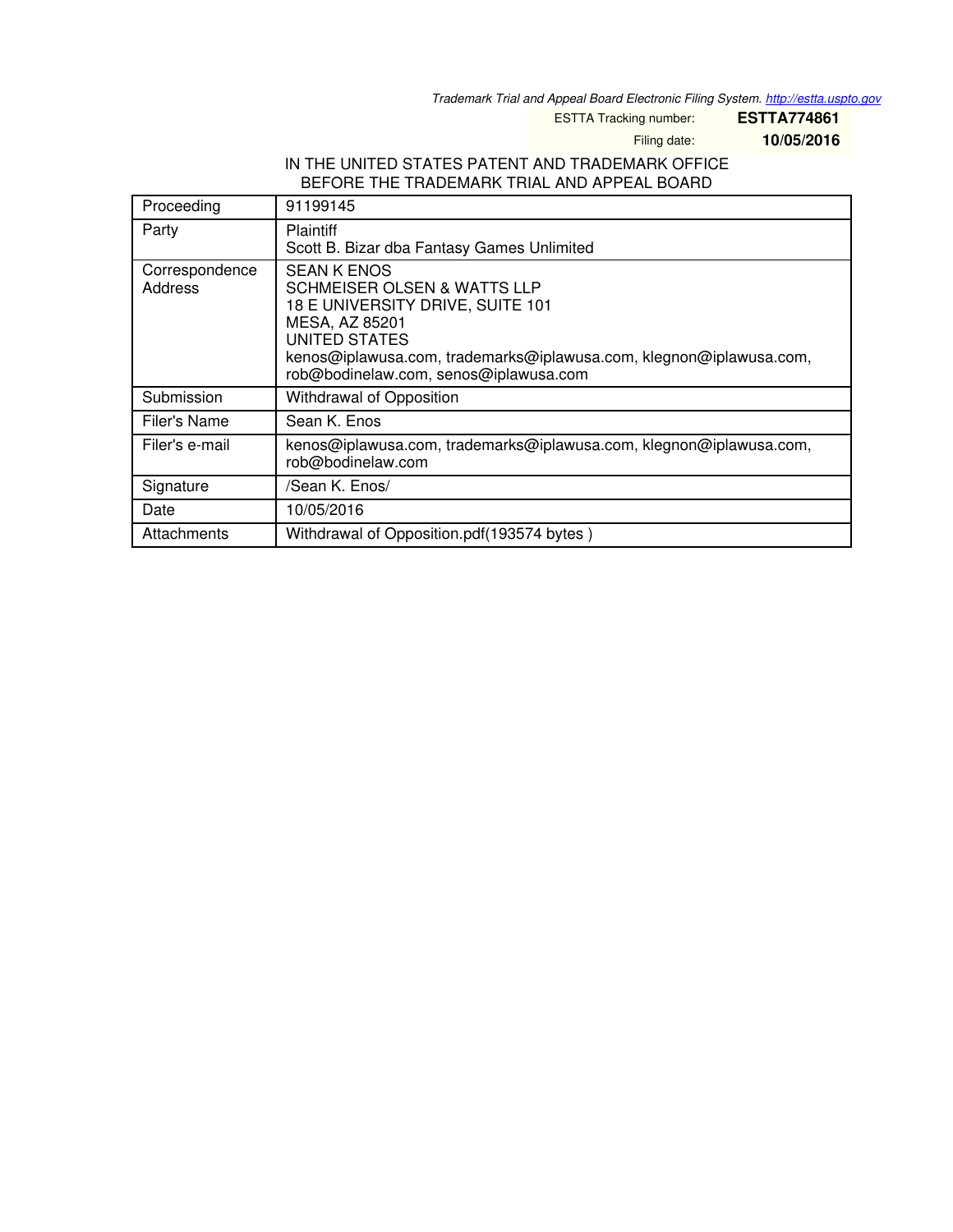## IN THE UNITED STATES PATENT AND TRADEMARK OFFICE BEFORE THE TRADEMARK TRIAL AND APPEAL BOARD

In the Matter of Trademark Application Serial No. 85/064,923 For the Mark: VILLAINS AND VIGILANTES & Design Published in the Official Gazette on: November 23, 2010

Scott B. Bizar, d/b/a Fantasy Games Unlimited

Opposer - Plaintiff

v.

Monkey House Games, LLC

Applicant - Defendant

Opposition No.: 91199145 Serial No.: 85064923

# WITHDRAWAL OF OPPOSITION

In accordance with Rule 2.106(c) of the Trademark Rules of Practice, Opposer,

Scott B. Biza, d/b/a Fantasy Games Unlimited, hereby withdraws Opposition 91199145 with prejudice.

Respectfully submitted,

Date: October 5, 2016 */s/ Sean K. Enos* 

 Sean K. Enos SCHMEISER, OLSEN & WATTS LLP 18 E. University Drive, Suite 101 Mesa, AZ 85201 480-655-0073  *Attorneys for Opposer Scott B. Bizar d/b/a Fantasy Games Unlimited*